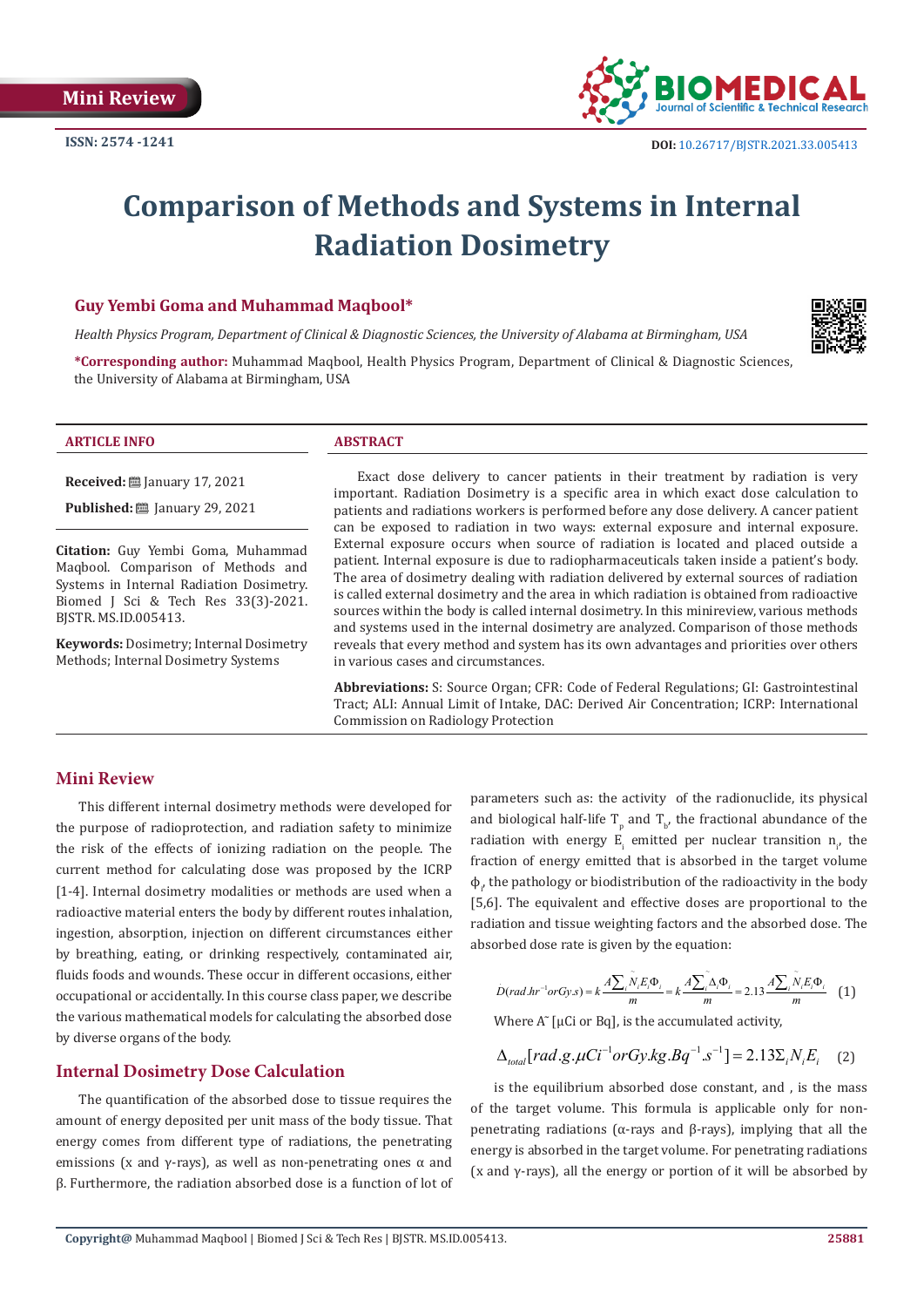the target volume. When the source and the target are different, we must insert a coefficient to account for the partial absorption of the energy by the target tissue, then, the absorbed dose is given by the following equation.

$$
\dot{D}(rad.hr^{-1}) = 2.13 \frac{A*N_iE_i\Phi_i(T \leftarrow S)}{m} \tag{3}
$$

Where  $\Phi_{i(T \leftarrow S)} = AF(T \leftarrow S)$  is the absorbed fraction of dose coming from the source organ (S), that is absorbed by the target organ T. For  $\alpha$  and  $\beta$  particles, x- and γ-radiation of energies less than 11 keV, all the energy emitted. By the radiopharmaceutical is absorbed in the volume greater than  $1$ cm. So,  $\Phi_{\text{i}}$  will take the value 0, unless the source S and target T are the same,  $\phi_i$ . For α and β particles, most non-penetrating radiation is usually absorbed, so we set the absorption fraction  $\Phi_{i}$ . For x and γ-rays, penetrating radiation with energy greater than , the value of  $\boldsymbol{\varphi}_{\text{i}}$  varies inversely with increasing energy and between 0 and 1, contingent on the energy. The data of  $\phi_i$  are computed by statistical Monte Carlo methods based on the interaction radiation and matter [6].

# **Different Dosimetry Systems**

The previous formulas have been derived using lot of simplifications and are the most commonly used to calculate dose for radiopharmaceutical with complex emission spectra. These dosimetry systems that seem to look different, where some parameters have been combined, may look different, but yield the same output given the same input and assumptions.

#### **Marinelli-Quimby Methods**

The equation for the dose of non-penetrating beta  $(\beta)$  emitter that decays completely in a body tissue is given by the equation: [7,8].

$$
D_{\beta} = 73.8 \,^{\ast}C \,^{\ast}E_{\beta} \,^{\ast}T \quad (4)
$$

where:  $D_{\beta}[rad]$  is the concentration of the radionuclide,  $C[\mu Ci.g^{-1}]$  is the concentration of the nuclide,  $E_{\beta}[MeV]$  is the mean energy emitted per decay of the nuclide, is the half-life of the nuclide in the tissue. By analogy with the cumulative activity,  $\bf{0}$  $\tilde{A} = 1.44 * f * A_0 * T$ , we see that  $k = \frac{73.8}{1.44} = 51.1$ , and  $C[\mu Ci.g^{-1}]$  is the activity per unit mass, and for the  $\beta$  emitter, the absorbed fraction ϕ=1. For penetrating radiations such as γ-rays, we use the geometric factors of Brownell and Hine [9] for spheres and cylinders of set shape to calculate the data for the fraction of energy φ emitted that is absorbed in the target volume. The dose in the vicinity of the γ-emitter is given by the formula:

$$
D_y = 10^{-3} \tau \cdot c \int \frac{e^{-\mu r}}{r^2} dV \left[ \frac{rad}{hr} \right] \tag{5}
$$

where  $C[\mu Ci.g^{-1}]$  is the activity of the gamma emitter. Similarly, by analogy, the specific γ-rate constant Γ is the exposure rate per disintegration from the point source (same as  $k^* \Sigma_i n_i^* E_i$ ) to an infinite medium, while the factor  $(\int \frac{e^{-\mu r}}{r^2})$ *r*  $\int_{-r^2}^{\frac{e^{-\mu r}}{r^2}}$ plays a role of the absorbed fraction, with  $\frac{1}{r^2}$ , being basically the absorbed fraction and μ is an absorption coefficient.

# **International Commission on Radiology Protection (ICRP)**

The ICRP introduced two methodologies ICRP II [10] and ICRP 30 [1] for internal dosimetry implementable in occupational settings, particularly in the nuclear fuel cycle with reference to (Figure 1). The ICRP II is the foundation of the radiation protection regulations in the US (Code of Federal Regulations (CFR), 10 CFR 20), which was revised (10 CFR 20) in 1994 and gave birth to the new ICRP 30. The ICRP II and ICRP 30 systems have to do with occupational exposure and its calculation of the dose equivalent using the formula:  $H = \frac{51.2 * A * \xi}{m}$ , with  $\xi = \sum_i n_i \Phi_i Q_i$  (2)

Where  $n_{i} \Phi_{i}$  are defined in section 2., while  $Q_{i}$  is the quality factor of the radiation to get the result in equivalent dose. The constant 5.12 is the k constant that converts into rem per day, for activity  $A(\mu Ci)$ , mass m(g), and energy  $E(MeV)$ . At time t = 0, a certain amount of radiopharmaceutical enters the body either by inhalation or

ingestion. For the gastrointestinal (GI) tract as well as the respiratory system models are used to compute the transfer of radionuclide from the GI or the respiratory system to the body fluids as well as its excretion. Then, by either pathway of intake, the radionuclide enters the body fluid system [11]. The radionuclide enters the body through compartment a which is connected to different compartments, b, c, d, etc. representing type of tissues or organs of the body, where the radiopharmaceutical experiences biological clearance and physical decay, and finally goes out of the body. The dose distribution in the first compartment is assumed to be uniform in the reference man. The ICRP metabolic design uses mathematical models for the reference man to track the radiopharmaceutical as it moves from the original compartment to other tissues or organs. The different compartment models are: ICRP-30 Dosimetric Model for Respiratory System (ICRP Human Respiratory Tract Model), ICRP-30 Dosimetric Model for the Gastrointestinal Tract, and ICRP-30 Dosimetric Model for Submersion in a Radioactive Gas Cloud. The solutions of these computations are the equivalent dose and effective dose rates of various tissues and organs as a function of time. Then, the committed equivalent dose and the committed effective dose subsequent from the original intake can be evaluated, as well as the ALI (Annual Limit of Intake), the DAC (Derived Air Concentration) [11].

We calculate the committed effective dose for a radionuclide in the body with the ICRP mathematical tools and data from the reference man. The committed effective dose is given for a period  $τ= 50$  years by the formula:  $E(τ) = Σ<sub>T</sub> w<sub>T</sub>H<sub>T</sub>(τ)$   $\Leftrightarrow E(50) = Σ<sub>T</sub> w<sub>T</sub>H<sub>T</sub>$ (6)

where  $w_{\tau}$  is the weighting factor for the tissue, and  $H_{\tau}(\tau)$  is the committed equivalent dose of tissue T given by equation (7)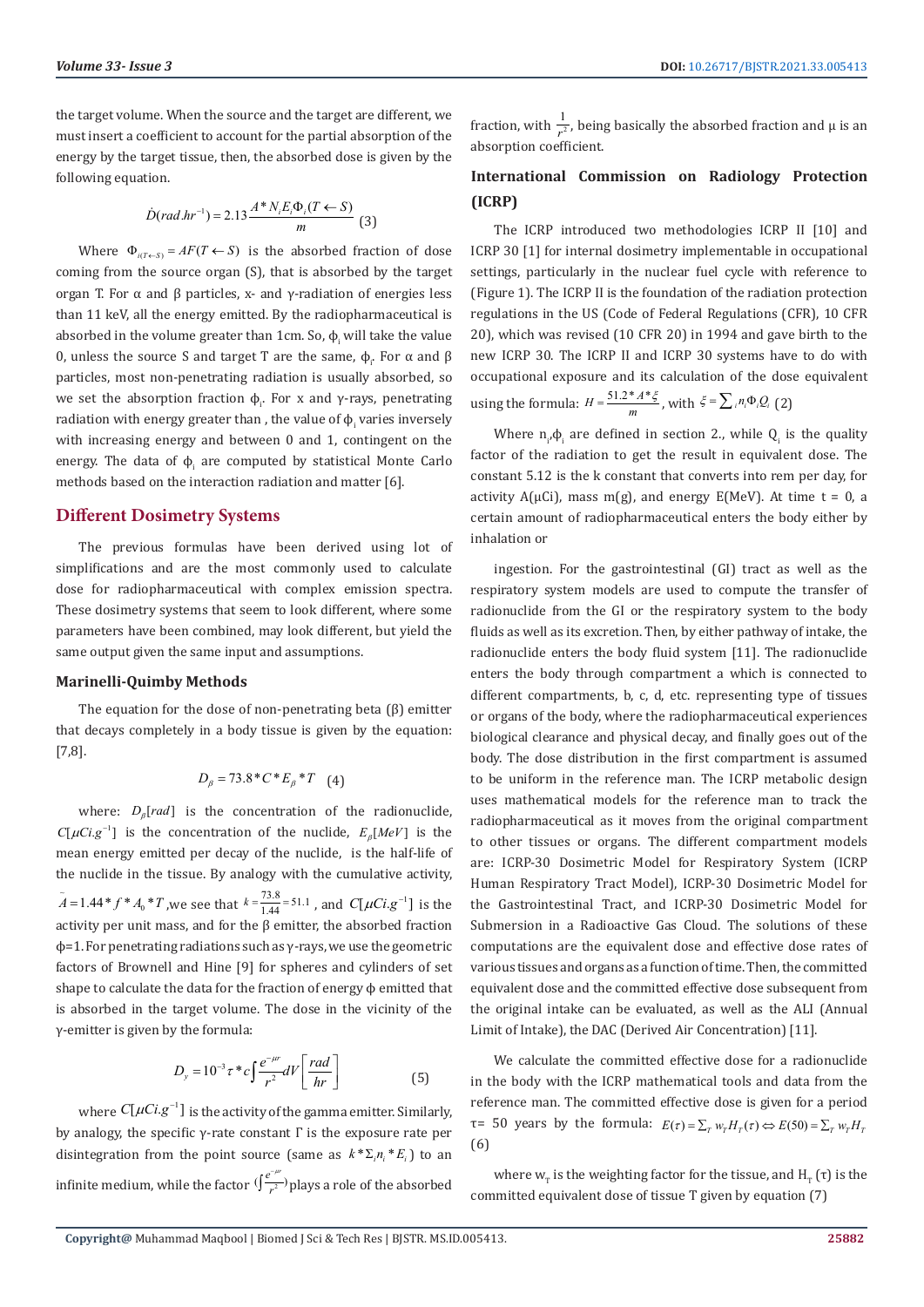$$
H_T(\tau) = \int_{t_0}^{t_0 + \tau} H_T dt \tag{7}
$$

where  $\tau$ = 50 years for occupational use, and  $\tau$ = 70 years for the members of the public [12]. For a target organ T, we can calculate and sum the respective committed equivalent dose from all organs, known as source organ S.

$$
AF(T \leftarrow S)_R \tag{8}
$$

where  $\hat{H}(T \leftarrow S)$  is the equivalent dose in the target T(mean) per disintegration of the radionuclide in S.  $U_{\rm s}$  is the number of disintegration of the nuclide in the source organ S for the 50 years of the committed equivalent dose. The unique difference between the dose calculated with ICRP II in one hand and ICRP 30 including MIRD on the other hand, is that the committee of ICRP II used a very simple phantom, the sphere ( all body organs and whole were represented by spheres). The source and the target were the same.

#### **Medical Internal Radiation Dosimetry (MIRD) System**

The MIRD system has been extensively studied in class, so, here we are going write down the main equations that govern that system [13]. The absorbed dose in the MIRD system is given by the set of equations below:

$$
\langle D \rangle = \tilde{A}^* S \tag{9}
$$

This equation means that the Average or Mean Dose  $\langle D \rangle$  is the product of the cumulative activity  $\tilde{A}$  by Mean Dose per activity S.

$$
\langle D \rangle = \frac{\tilde{A} \sum_{i} \Delta_{i}}{m_{i}} * S \tag{10}
$$

the average or mean dose is the ratio of the term  $\tilde{A} \Sigma_i \Delta_i$  by the mass of target  $m_t$  [g].

 $ilde{A}\Sigma_i \Delta_i$ [rad.g.µCi<sup>-1</sup>.hr<sup>-1</sup>] is the product of the cumulative activity  $\tilde{A}$ [  $\mu$ Ci.hr] by  $\Sigma_i \Delta_i$ [*rad.g.* $\mu$ Ci<sup>-1</sup>*hr*<sup>-1</sup>], the sum of all the equilibrium absorbed dose constants for all radiation emissions i.

$$
S = \frac{\widetilde{(\frac{A\sum_{i}\Phi_{i}\Delta_{i}}{m_{i}})}}{\widetilde{A}} = \sum_{i}\Phi_{i}\Delta_{i}[rad.g.\mu Ci^{-1}.hr^{-1}] \qquad (11)
$$

Equation (11) gives the Mean dose per cumulated activity, where  $\Phi = \frac{\Phi}{m_i}$  is called specific absorbed fraction.

### **Radiation Dose Assessment Resource (RADAR)**

The Radiation Dose Assessment Resource set up a website www.doseinfo-radar.com. The introduction of the internet gave the scientific community the impulse to disseminate a number of publications on data and procedures used in the system. The RADAR system is ruled by the equation [14].

$$
D = N^* DF \tag{12}
$$

where and are respectively the number of transformations going on in the organ (the number of disintegrations is the area of the activity-time curve for a source region) and is given by the expression:

$$
DF = \frac{k \sum_{i} n_{i} E_{i} \Phi_{i}}{m} \qquad (13)
$$

Mathematically speaking is similar to the mean dose per cumulated activity defined in the MIRD system by the equation (11) in 3.3 . The RADAR team put together collections of decay data, dose conversion factors, and classified, identical dose models for occupational workers and nuclear medicine patients. Furthermore, they developed a computer code, OLINDA/EXM that works with formulas (12), (13) and input data from RADAR site [15].

# **Specific Absorbed Fraction, Specific Effective Energy, and Committed Quantities**

The specific equivalent dose in a target organ T caused by the radiation emitted per disintegration by a radionuclide in source organ S is  $\hat{H}(T \leftarrow S)$ . For a specific combination of the source organ S , target organ T and the kind of radiation, we derive the value of  $\hat{H}$ from the fraction of the energy emitted in the organ S and absorbed in organ T denoted , where R represents the type of radiation. The specific absorbed fraction is the ratio of over the mass of the target , is . Tables with value of the is the same as in equation (3) are publishes by the ICRP. The values of for different type of radiations are the same as in section 2 [11]. The Medical Internal Radiation Dosimetry (MIRD) Committee have computed the absorbed fraction for different organs and targets in the Reference Man using Monte Carlo techniques based of the transport of photons (monoenergetic and poly-energetic beam) through the human body. Very often, a radiopharmaceutical in source organ S emits several kind of radiation R, with a yield  $Y_p$  with a mean energy  $E_p$ . The product of  $Y_{R}E_{R}$  by  $AR(T \leftarrow S)_{R}$  gives the mean absorbed dose in the target T per disintegration in source S by the type of radiation R. The ICRP expresses the specific effective energy (SEE) transmitted per gram of tissue in T from the emission of a specific radiation R in the source organ S per disintegration as follows [12],

$$
SEE(T \leftarrow S)_R = \frac{AF(T \leftarrow S)_R}{m_T} Y_R E_R w_R, [MeV \cdot g^{-1}] \tag{14}
$$

Where  $W_R$  is the weighting factor of radiation R emitted per disintegration of a radionuclide in source S to the equivalent dose in target T. To get this expression in radiation protection unit, we time the SEE by the factor:

$$
(1.60 * 10^{-13} J.MeV^{-1} / 10^{-3} kg.g^{-1}) = 1.6 * 10^{-10} Sv(MeV.g^{-1})^{-1}
$$

Performing the discrete sum for all kind of radiation emitted by the radiopharmaceutical gives a specific equivalent dose in target organ T, given below.

$$
\stackrel{\wedge}{H}(T \leftarrow S) = 1.6 \times 10^{-10} \sum_{R} SEE(T \leftarrow S)_{R}, [Sv] \tag{15}
$$

The committed equivalent dose is given by multiplying the number of disintegration  $U_s$  in 50 years by the specific equivalent dose above: